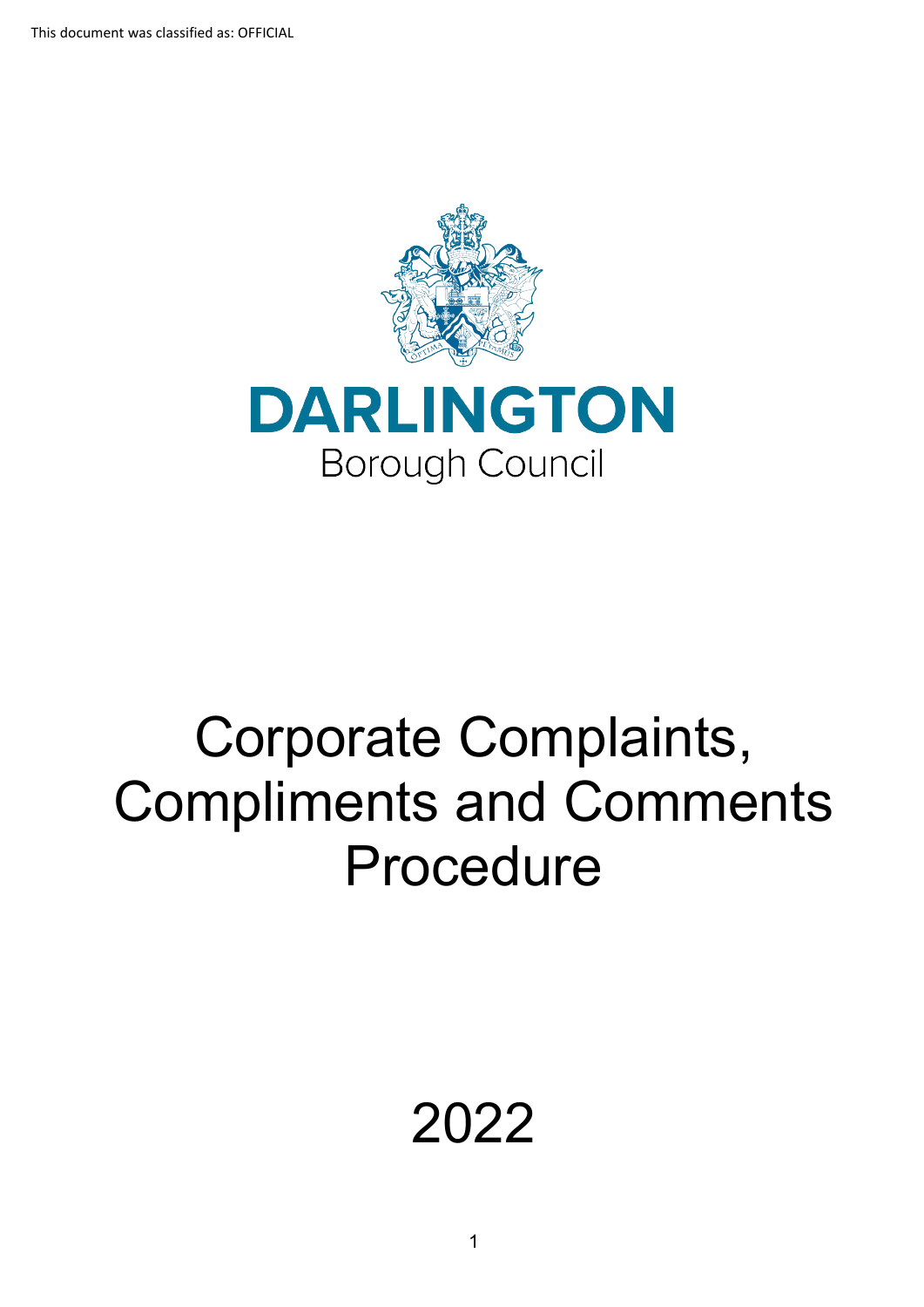## **Contents**

| <b>Section</b><br><b>Number</b>         | <b>Title</b>                                                                                                                                                                                                                                                                                                                                                                                                                                                                                                                                                                                                                                                                                    |
|-----------------------------------------|-------------------------------------------------------------------------------------------------------------------------------------------------------------------------------------------------------------------------------------------------------------------------------------------------------------------------------------------------------------------------------------------------------------------------------------------------------------------------------------------------------------------------------------------------------------------------------------------------------------------------------------------------------------------------------------------------|
| 1<br>$\overline{2}$<br>3<br>4<br>5<br>6 | Introduction<br><b>Complaints and Information Governance Team</b><br>Defining complaints<br>Who can use the complaints, compliments and comments procedure?<br>How can you contact us?<br>What the procedure covers<br>6.1 Complaints about the attitude or behaviour of staff<br>6.2 Complaints about a Council policy<br>6.3 Complaints about data protection requests and issues<br>6.4 Complaints about the Managing Director or a Director<br>6.5 Complaints involving more than one department<br>6.6 Complaints about contracted services<br>6.7 Complaints about services delivered through partnership<br>arrangements<br>6.8 Anonymous complaints<br>6.9 Compliments<br>6.10 Comments |
| 7                                       | What the procedure does not cover<br>7.1 Insurance claims<br>7.2 Adult and children's social care complaints, compliments and<br>Comments<br>7.3 Housing complaints, compliments and comments<br>7.4 Public health complaints, compliments and comments<br>7.5 Complaints made 12 months after the date you learned that<br>something went wrong<br>7.6 Complaints relating to freedom of information and environmental<br>information requests<br>7.7 Complaints about councillors<br>7.8 Complaints subject to legal proceedings                                                                                                                                                              |
| 8<br>9<br>10<br>11                      | Advocacy and representation<br>Involvement of councillors and MPs in the procedure<br>Accessibility and equal opportunities<br>The Procedure<br>11.1 Stage 1 (Local resolution)<br>11.2 Stage 2 (Formal investigation)                                                                                                                                                                                                                                                                                                                                                                                                                                                                          |
| 12<br>13<br>14<br>15<br>16              | Local Government and Social Care Ombudsman<br>Putting things right<br>Recording and monitoring<br>Unreasonable and unreasonably persistent complainants<br>Record keeping and data sharing                                                                                                                                                                                                                                                                                                                                                                                                                                                                                                      |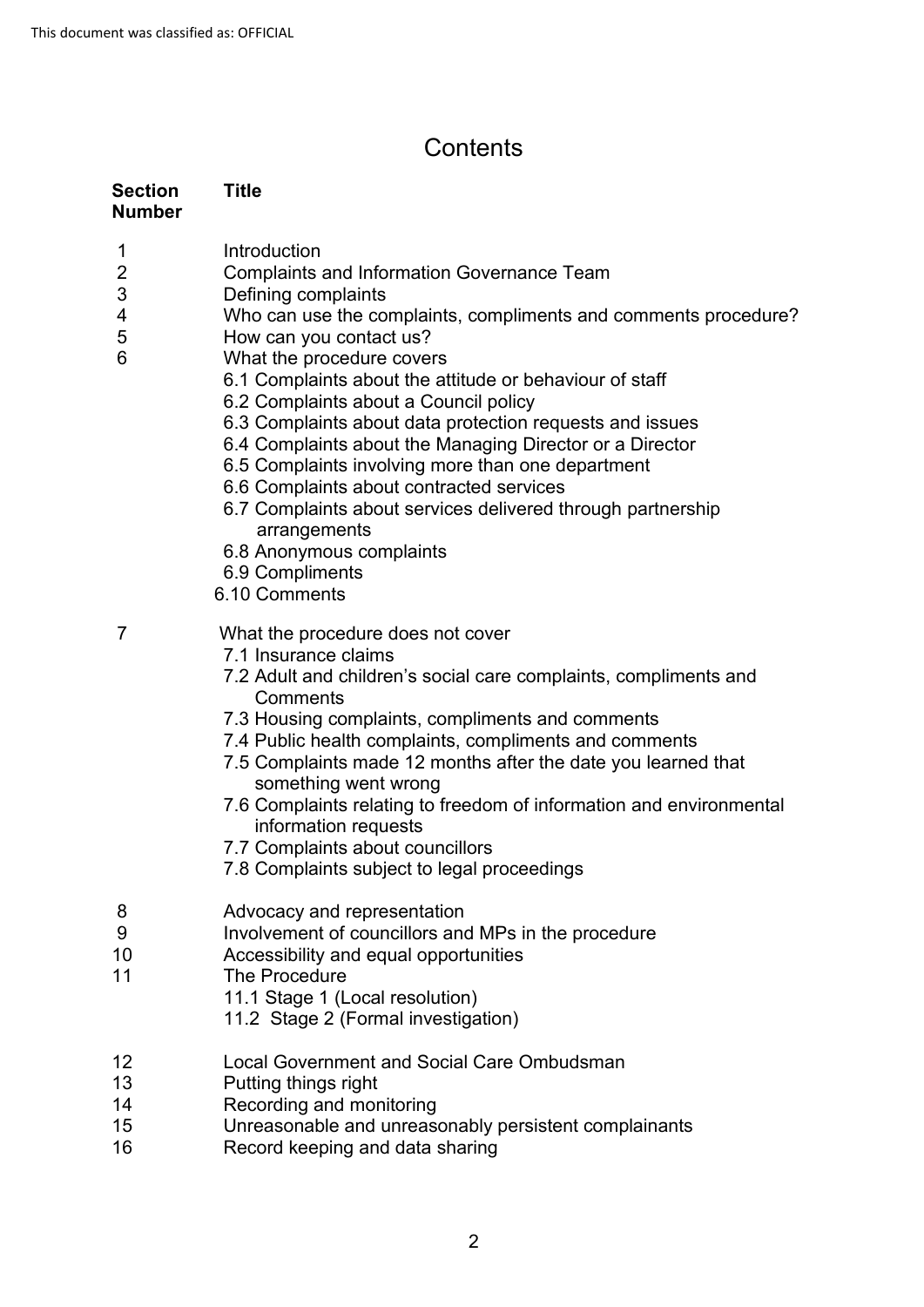#### **1 Introduction**

- make this aim a reality it is important that you have the opportunity to tell us what Compliments and Comments Procedure is one way you can do this. You can tell us when we get things wrong so we can put them right. You can also tell us new ways of doing things. 1.1 Our aim is to put you first and provide you with the best possible service. To you think about the services we provide. The Corporate Complaints, when we get things right, make comments about the things we do and suggest
- We understand that sometimes it is difficult to complain. If you do need to make result. If we uphold your complaint you can expect an apology and for us to put 1.2 a complaint we will take your concerns seriously. We will treat you fairly and with respect and you can be confident that you will not receive a poorer service as a things right quickly. What we ask in return is that you treat our staff with respect.
- your complaint and put you back in the position you would have been in before 1.3 This procedure sets out how we will deal with your complaints, compliments and comments. The purpose of the procedure in relation to complaints is to resolve having to make the complaint. If your complaint is about an Adult or Children's Social Care Service, a Public Health Service or certain housing matters it will be dealt with under separate procedures. This is a legal requirement. For more information see section 7. If your complaint is about a Councillor it will be dealt with in accordance with the arrangements the Council has put in place in accordance with the Localism Act 2011. For more information see section 7.
- matter informally. At stage 1 a manager from the service you are complaining about will usually respond to your complaint and try to put things right. If you are not happy with the outcome you can ask for your complaint to be investigated at 1.4 This procedure has 2 stages in relation to complaints. We will try to resolve the majority of complaints at stage 1 and where appropriate we will resolve the stage 2. Stage 2 complaints will usually be investigated by the Complaints Investigator or the Complaints Manager.
- 1.5 It is important that all complaints, compliments and comments are made under these procedures so we can monitor performance across the Council, identify topics and trends and improve our services accordingly.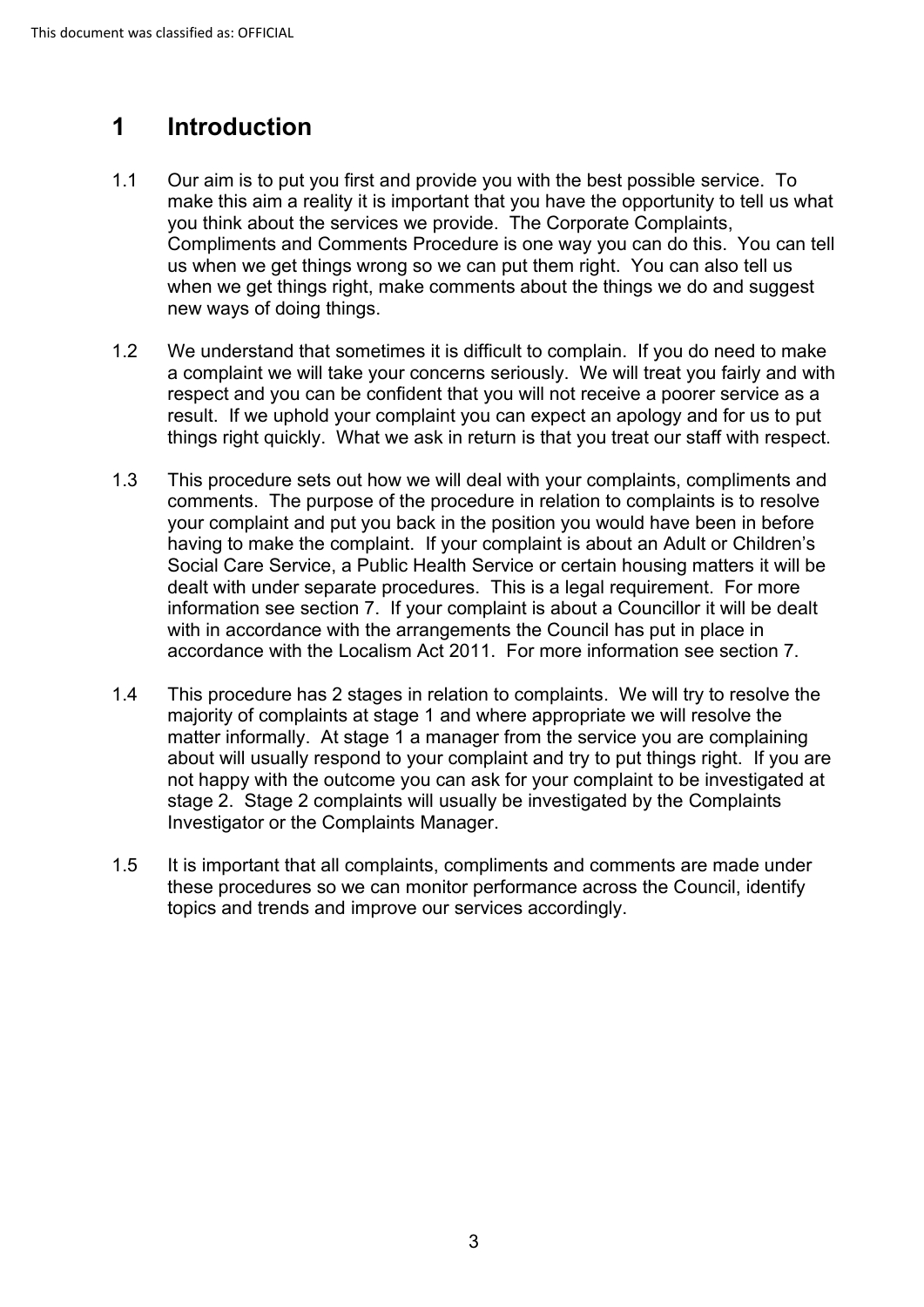#### **2 Complaints and Information Governance Team**

- In relation to its complaints function the team is made up of the Complaints 2.1 Manager, Complaints Investigator and the Complaints and Information Governance Assistants. The team oversees all of the complaints, compliments and comments procedures the Council operates. The team provides advice and information to complainants, members of staff and Councillors.
- provide advice on the support available for staff involved in complaints. 2.2 The team can provide information about the Council's complaints procedures in other formats and help arrange advocates and interpreters. The team can also
- The team records and acknowledges all complaints made under the Council's complaints to identify any topics and trends and help improve services. 2.3 complaints procedures, provides support to staff responding to complaints and monitors the progress of complaint investigations. The Complaints Investigator or the Complaints Manager usually undertake stage 2 investigations in relation to Corporate Complaints. The team uses the information it collects about
- surveys to people who have used the complaints procedure. This is to ensure 2.4 The Complaints and Information Governance Team also offers satisfaction people are satisfied with the way we handle complaints.
- Care Ombudsman. 2.5 The team is also the central point of contact for the Local Government and Social
- 2.6 You can contact the team by telephone, e-mail, in writing, in person, by video call or by any other reasonable means.

#### **Complaints and Information Governance Team**

Telephone: (01325) 406777

E-mail: [complaints@darlington.gov.uk](mailto:feedback@darlington.gov.uk?subject=feedback@darlington.gov.uk) 

On-line form: [www.darlington.gov.uk/complaints](http://www.darlington.gov.uk/complaints) 

Write to or visit:

 Complaints and Information Governance Team Darlington Town Hall **Darlington** DL1 5QT

#### *N.B. Please arrange an appointment prior to visiting to ensure someone is available to meet with you.*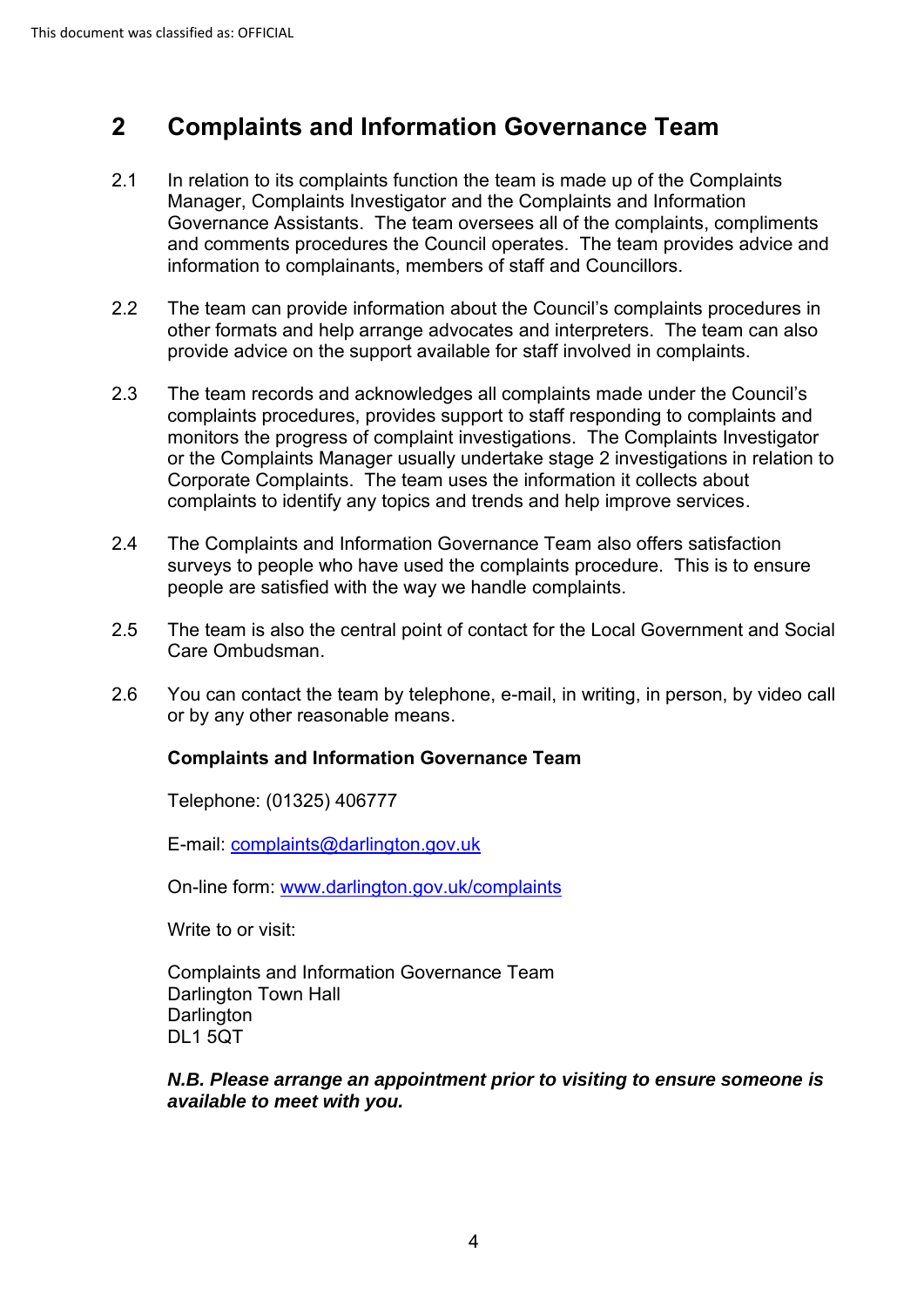## **3 Defining complaints**

3.1 Darlington Borough Council defines a complaint as:

**"When someone tells us they are not happy about a service or something we have or have not done that has had an impact upon them"**

## **4 Who can use the complaints, compliments and comments procedure?**

- important to us. If you use a service provided by or visit an area maintained by 4.1 If you live in Darlington, work in Darlington or visit Darlington your feedback is Darlington Borough Council we would like to hear your views.
- 4.2 This procedure does not apply to complaints that Darlington Borough Council staff may have in relation to their employment. These should be raised under the appropriate Council employment procedure.

## **5 How can you contact us?**

- 5.1 We have tried to make it as easy as possible for you to tell us what you think. If you know the member of staff who delivers your service you can speak to them about the problem.
- website, write to us, e-mail <u>complaints@darlington.gov.uk</u> or you can use our 5.2 You can fill out a complaints form, available in all Council buildings and on our on-line complaints form [www.darlington.gov.uk/complaints](http://www.darlington.gov.uk/feedback)
- 5.3 You can also telephone, visit the Complaints and Information Governance Team or make your complaint by any other reasonable means (contact details on previous page).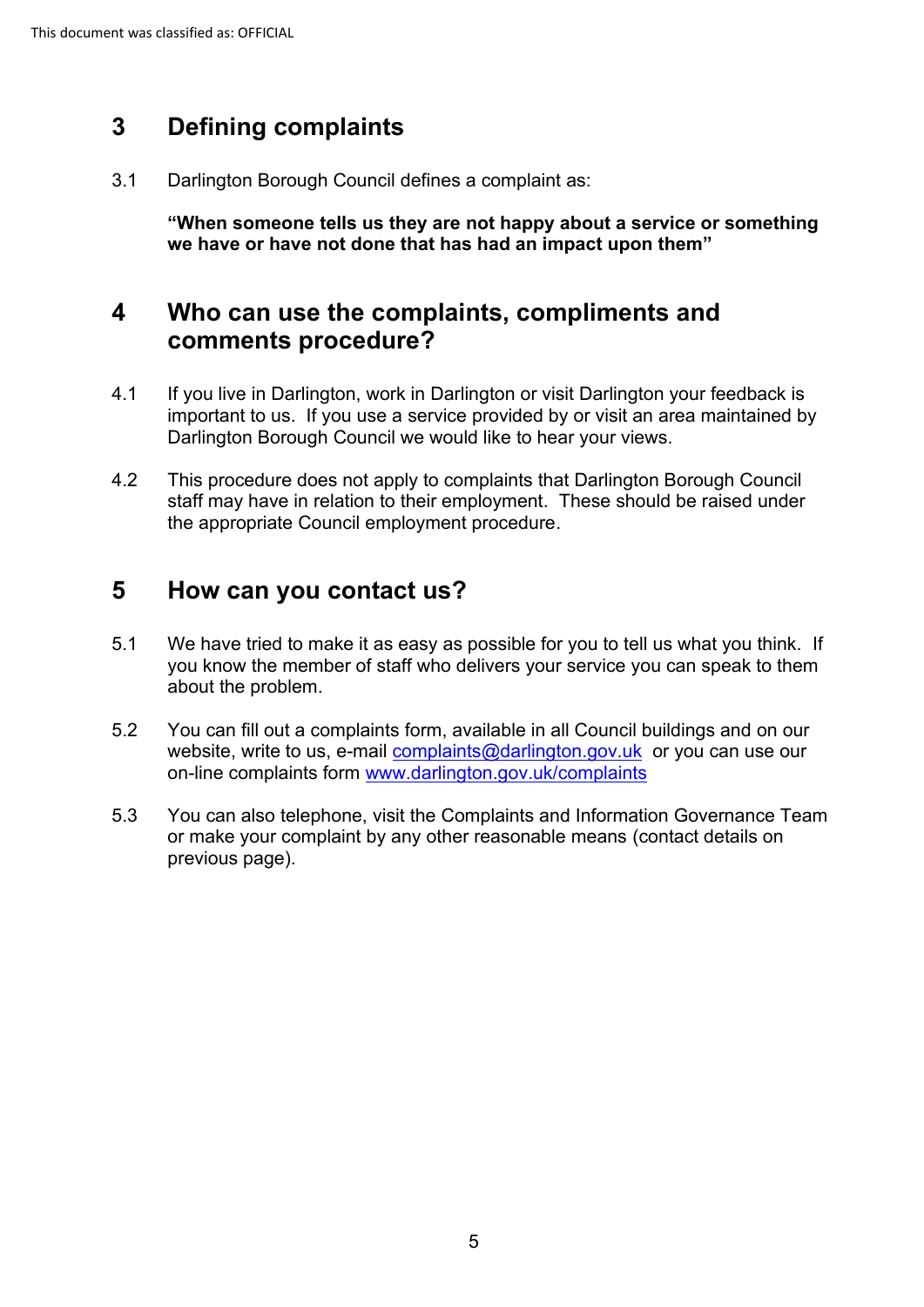## **6 What the procedure covers**

This procedure covers compliments\*, comments\* and complaints about:

- a failure to provide accurate information;
- delays in decision making;
- dissatisfaction with a decision;
- delays in providing services;
- failure to deliver services (including the complaints procedure);
- the appropriateness of services;
- the quality of services;
- the lack of services;
- changes to services;
- the cost of services;
- a failure to follow the Council's policies and procedures (including the complaints procedure);
- the lack of proper procedures;
- the attitude or behaviour of staff\*:
- a Council policy\*;
- data protection requests and issues\*;
- the Managing Director or a Director\*;
- more than one department\*;
- contracted services\*;
- services delivered through partnership arrangements\*; and
- anonymous complaints\*;

*This list does not cover everything but provides a good idea of the kinds of complaints the Council might receive.*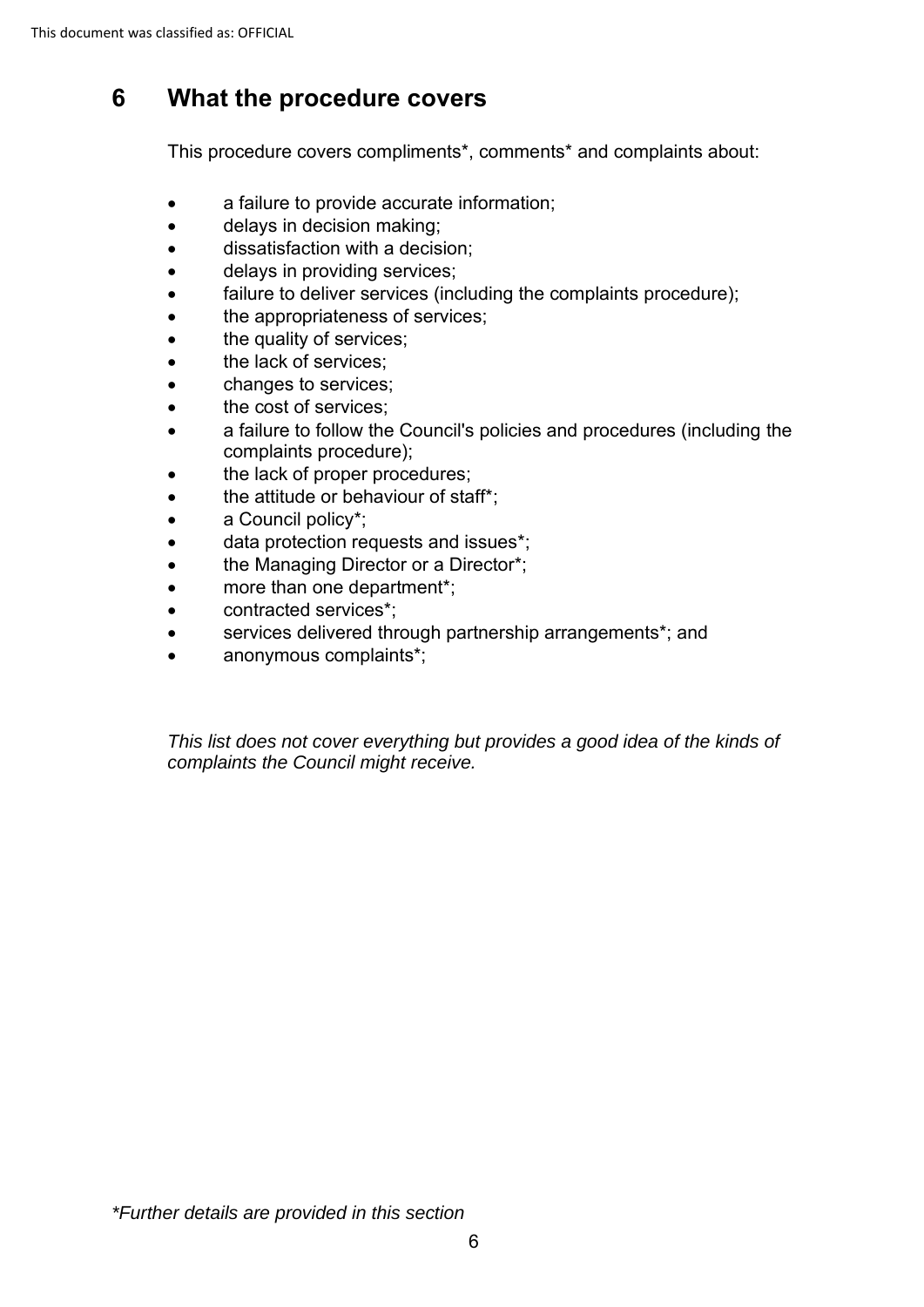#### 6.1 **Complaints about the attitude or behaviour of staff**

a) Where your complaint relates solely to the attitude or behaviour of a member of staff we may deal with it under the Council's employment procedures.

#### 6.2 **Complaints about a Council policy**

- contribute to a systemic service failure. If we decide not to investigate the a) If you simply disagree with a Council policy we will not investigate the matter as a complaint unless we believe the policy is likely to give rise or matter as a complaint we will take your comments on board.
- group of people with protected characteristics, as defined in the Equality b) Where you feel a Council policy unfairly discriminates against a particular Act 2010, we will investigate the matter as a complaint.

#### 6.3 **Complaints about data protection requests and issues**

 a) Complaints about data protection requests and issues can be dealt with at any time, however, we ask that you give us the opportunity to resolve the matter in the first instance. We will usually deal with complaints about under the Council's complaints procedure. You can refer a complaint about a data protection request or issue to the Information Commissioner data protection requests and issues at stage 2 of the corporate complaints procedure.

The Information Commissioner's contact details are:

 Telephone: 0303 123 1113 Information Commissioner's Office Wycliffe House Water Lane Wilmslow Cheshire, SK9 5AF Website: [www.ico.org.uk](http://www.ico.org.uk/) 

#### 6.4 **Complaints about the Chief Executive or a Director**

- complaint and provide you with a response. a) We will refer complaints about the Chief Executive to the Assistant Director – Law and Governance who will decide how to deal with your
- b) We will deal with complaints about a Director at stage 2 of the corporate complaints procedure.

#### 6.5 **Complaints involving more than one department**

a) If your complaint involves more than one department, the department dealing with the main elements of your complaint will take the lead. They will work alongside the other department(s) and provide you with a single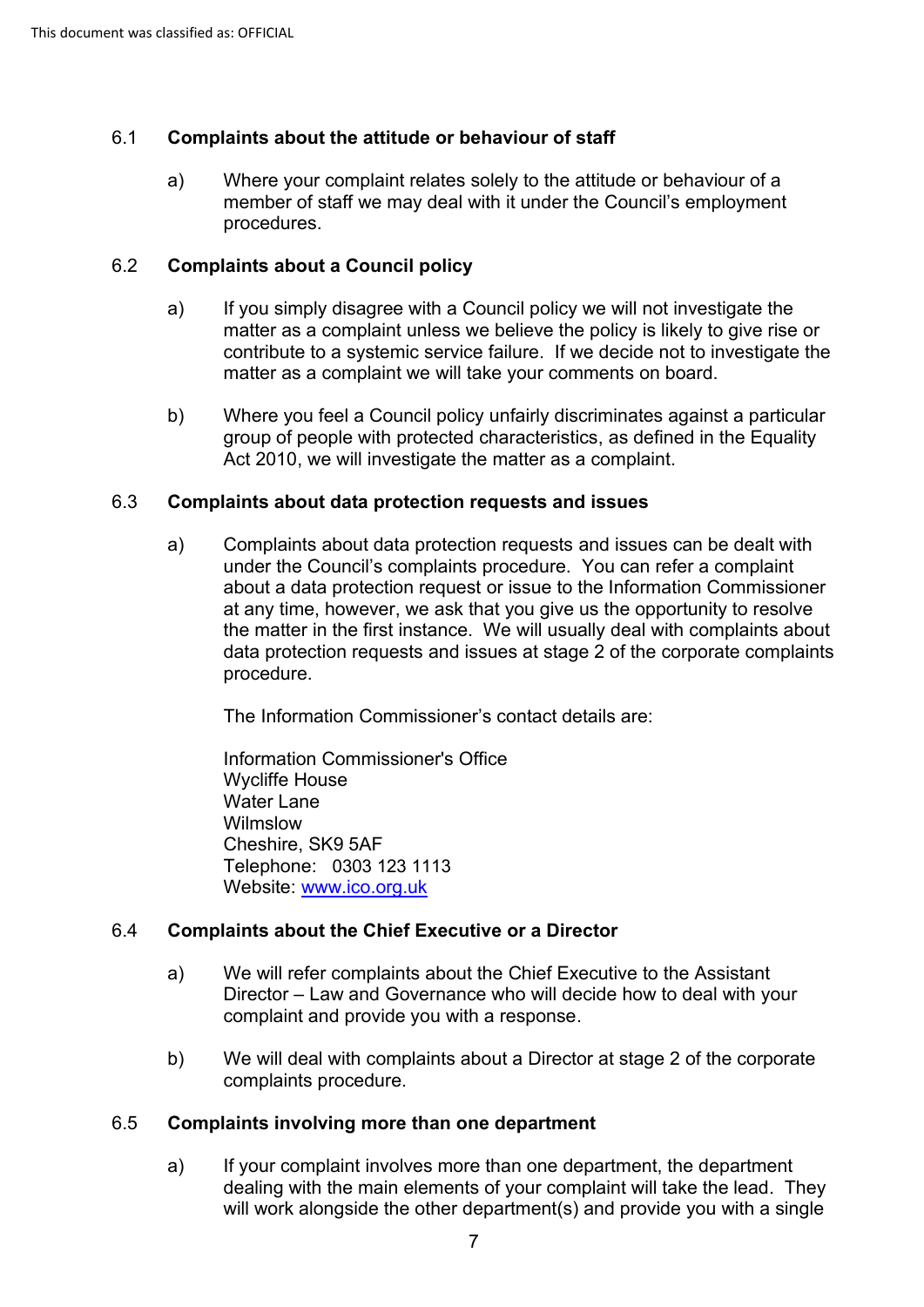response which will cover all the elements of your complaint.

#### 6.6 **Complaints about contracted services**

- a) If you receive a service from a contractor on behalf of the Council you can use the Council's complaints procedure. We might deal with your complaint under the adult social care, children's social care, public health or housing complaints procedure depending on the service you are complaining about.
- b) If the contractor has their own complaints procedure we will usually give them the opportunity to put things right. If you are not happy with the way they deal with your complaint you can ask the Council to look into the matter.
- c) If you would prefer to use the Council's complaints procedure in the first instance you should discuss your reasons with the Complaints Manager who can advise on the most appropriate course of action.
- d) Contractors should be aware that the Council is subject to the Freedom of and the General Data Protection Regulations/Data Protection Act 2018. and the General Data Protection Regulations/Data Protection Act 2018.<br>The Council may be requested to disclose information in relation to disclose or withhold information will ultimately be made by the Council. Information Act 2000, the Environmental Information Regulations 2004 complaints about a service provided by a contractor and, although every effort will be made to consult the organisation concerned, the decision to

### 6.7 **Complaints about services delivered through partnership arrangements**

- a) We understand the difficulties people can face when trying to make a complaint about a service provided through a partnership. Where there is a shared responsibility for the delivery of services we will make sure that it is as easy as possible for you to make a complaint. We will make sure that the complaints procedure is well publicised and that staff are aware of how to access the appropriate complaints procedure.
- and it concerns another organisation involved in the partnership we will b) If your complaint is about the Council we will deal with it under the appropriate Council complaints procedure. If we receive your complaint ask your permission to forward it to them for investigation.

### 6.8 **Anonymous complaints**

- a) If you make an anonymous complaint we will investigate it, however, we will not be able to provide you with a response. If you don't want to give your name because you are worried that it might affect your service, please be assured this will not be the case.
- Manager. For contact details see section 2.6. b) If you do not want to speak to the member of staff who provides the service you can contact the Complaints and Information Governance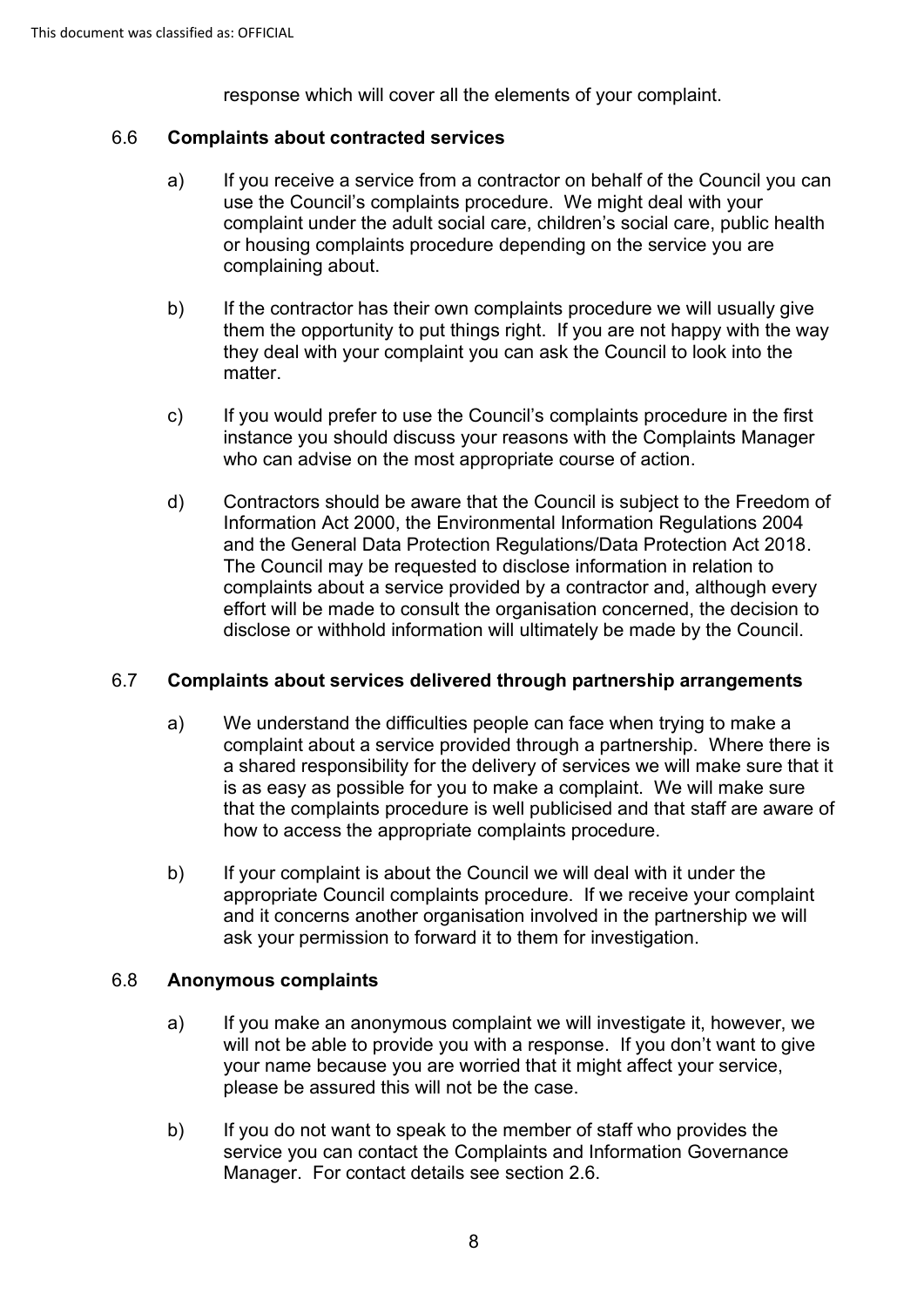#### 6.9 **Compliments**

- pay someone a compliment in person they will pass the details on to the Complaints and Information Governance Team to be recorded. a) Compliments are a great way of telling us when we get things right. If you
- b) If you pay someone a compliment via the Complaints and Information Governance Team, we will record it, send you an acknowledgement and pass it on to the appropriate person.
- c) Compliments can help us share good practice and improve services.

#### 6.10 **Comments**

- projects or services in general. If you pass your comments on to a a) Comments are also a great way of sharing your ideas about particular member of staff they will pass the details on to the Complaints and Information Governance Team to be recorded.
- b) If you make a comment via the Complaints and Information Governance Team, we will record it, send you an acknowledgement and pass it on to the appropriate service.
- **working days** of the date we receive your comment. We may need to agree to extend the timescales where people are unavailable due to sickness absence, annual leave or other commitments. This will be the exception and not the rule. The Responding Officer will agree any extension with you and contact you confirming the decision where c) Where a response is required the service will provide one within **25**  appropriate. If you do not receive a response by the agreed date you should contact the Complaints and Information Governance Team.
- d) The Complaints and Information Governance Team will record any actions taken as a result of your comment.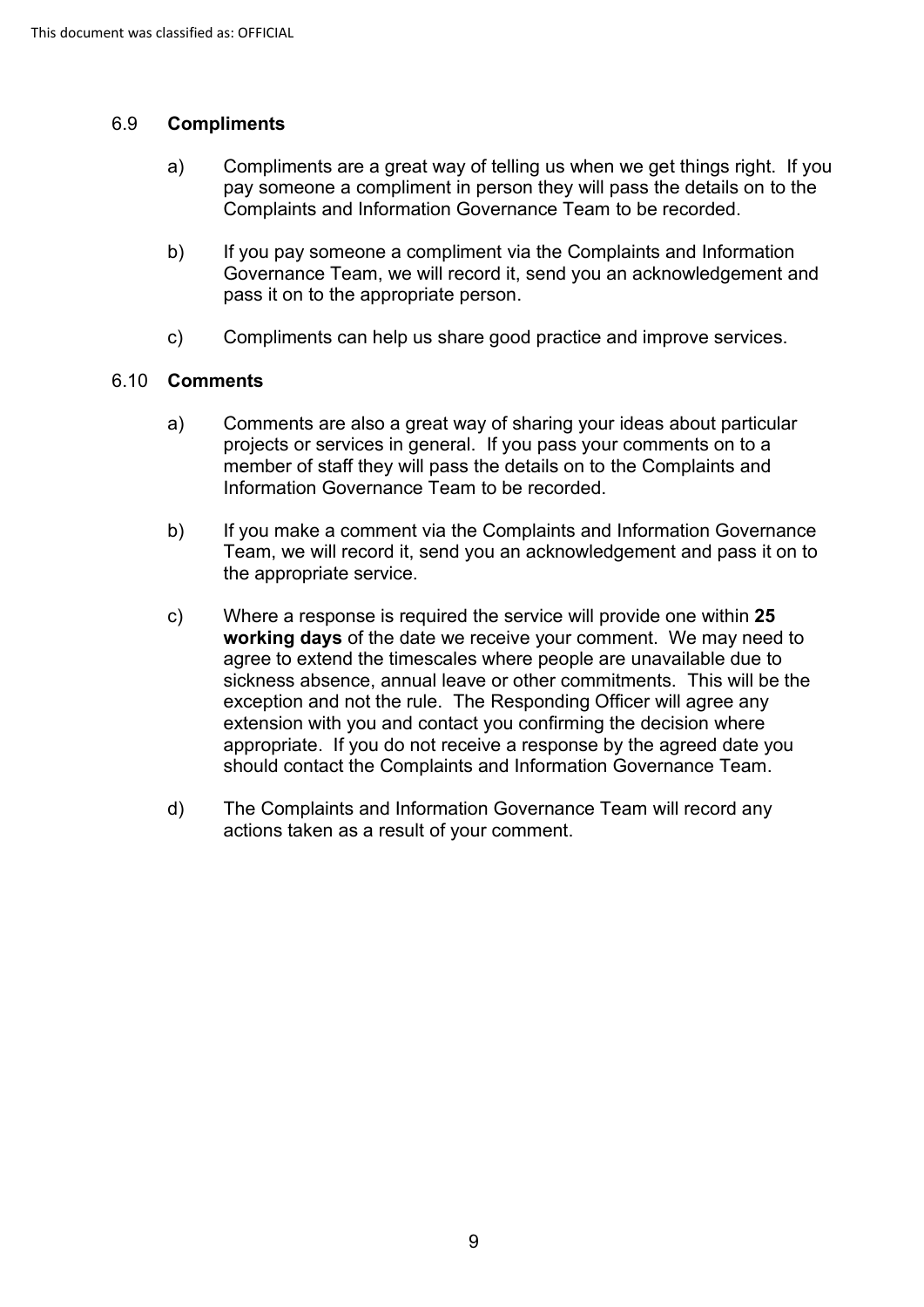## **7 What the procedure does not cover**

Some things are not covered by this procedure because they are either covered by another policy or procedure or are outside the Council's control.

They include:

- requests for service (for example, the **first time** you ring to report a faulty street light or illegal dumping);
- complaints about the actions of a third party (for example, a noisy neighbour);
- matters where a separate means of resolution exist (for example, an Appeals Process, Courts or Tribunals);
- matters dealt with under the Council's employment procedures;
- Complaints from staff in relation to employment issues;
- Complaints from the staff of partner agencies/organisations about the professionalism of Council employees;
- insurance claims against the Council\*;
- requests for information;
- complaints about adult social care services\*;
- complaints about children's social care services\*;
- complaints about housing services\*;
- complaints about the Council's public health functions\*;
- complaints about schools and academies;
- complaints that have already been investigated at stage 2 of the Council's corporate complaints procedure;
- complaints that have been investigated by the Local Government and Social Care Ombudsman;
- • complaints made 12 months after the date you learned that something went wrong (in some cases we may be able to consider your complaint)\*;
- • complaints relating to freedom of information and environmental information requests\*;
- complaints about Councillors\*;
- utilities companies, private business or other government bodies); and • complaints outside the Council's jurisdiction (for example, complaints about
- complaints subject to legal proceedings.\*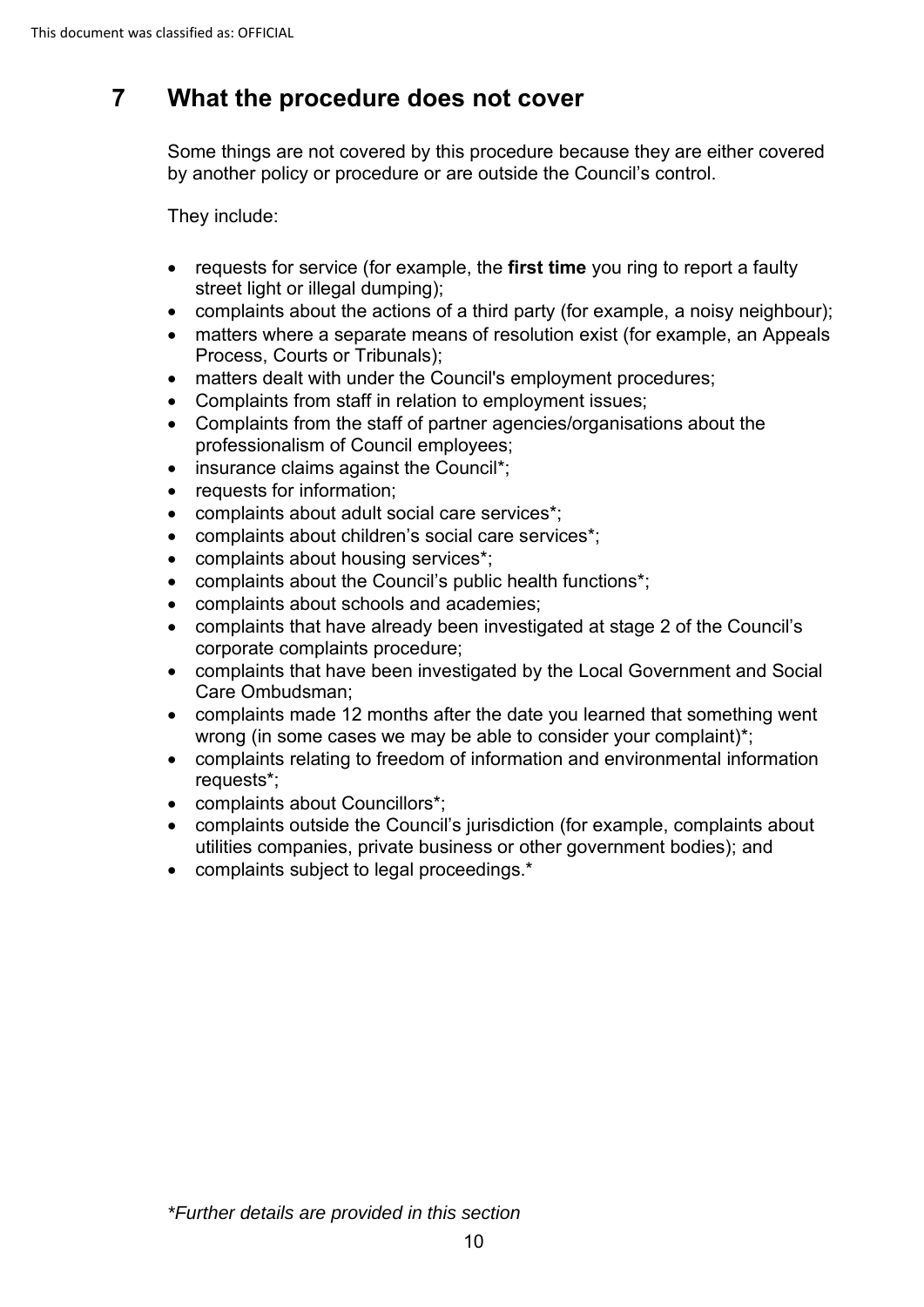#### 7.1 **Insurance Claims**

 a) We will not usually look into your complaint if the issue is something which should be dealt with as an insurance claim against the Council.

#### 7.2 **Adult and children's social care complaints, compliments and comments**

 a) Adult and children's social care services are required by law to have their own complaints procedures. You can make a complaint, compliment or comment about an adult or children's social care service whether that service is provided directly by the Council or by a contracted agency or care home on behalf of the Council.

To make a complaint contact the Complaints and Information Governance Team, see contact details in **section 2**.

#### 7.3 **Housing complaints, compliments and comments**

- a) Following the introduction of the Localism Act 2011 we have to ensure complaints about the Council in our role as a social landlord (as well as in respect of our ownership and management of leasehold housing) are dealt with in the manner set out in the Act.
- b) To make a complaint contact the Complaints and Information Governance Team, see contact details in **section 2**.

#### 7.4 **Public health complaints, compliments and comments**

- (Partnership Arrangements, Care Trusts, Public Health and Local a) We will deal with complaints about the exercise of our public health functions in accordance with the NHS Bodies and Local Authorities Healthwatch) Regulations 2012.
- b) For further information is available here.
- c) To make a complaint contact the Complaints and Information Governance Team, see contact details in **section 2**.

#### 7.5 **Complaints made 12 months after the date you learned that something went wrong**

- a) Though not exclusive, we may accept your complaint for one or more of the following reasons:
	- You are a vulnerable adult or child and did not complain because you were scared of what might happen.
	- • We believe that there would be a benefit to you in looking into your complaint.
	- incident happened to enable an effective and fair investigation to be • There is likely to be enough information available from the time the carried out.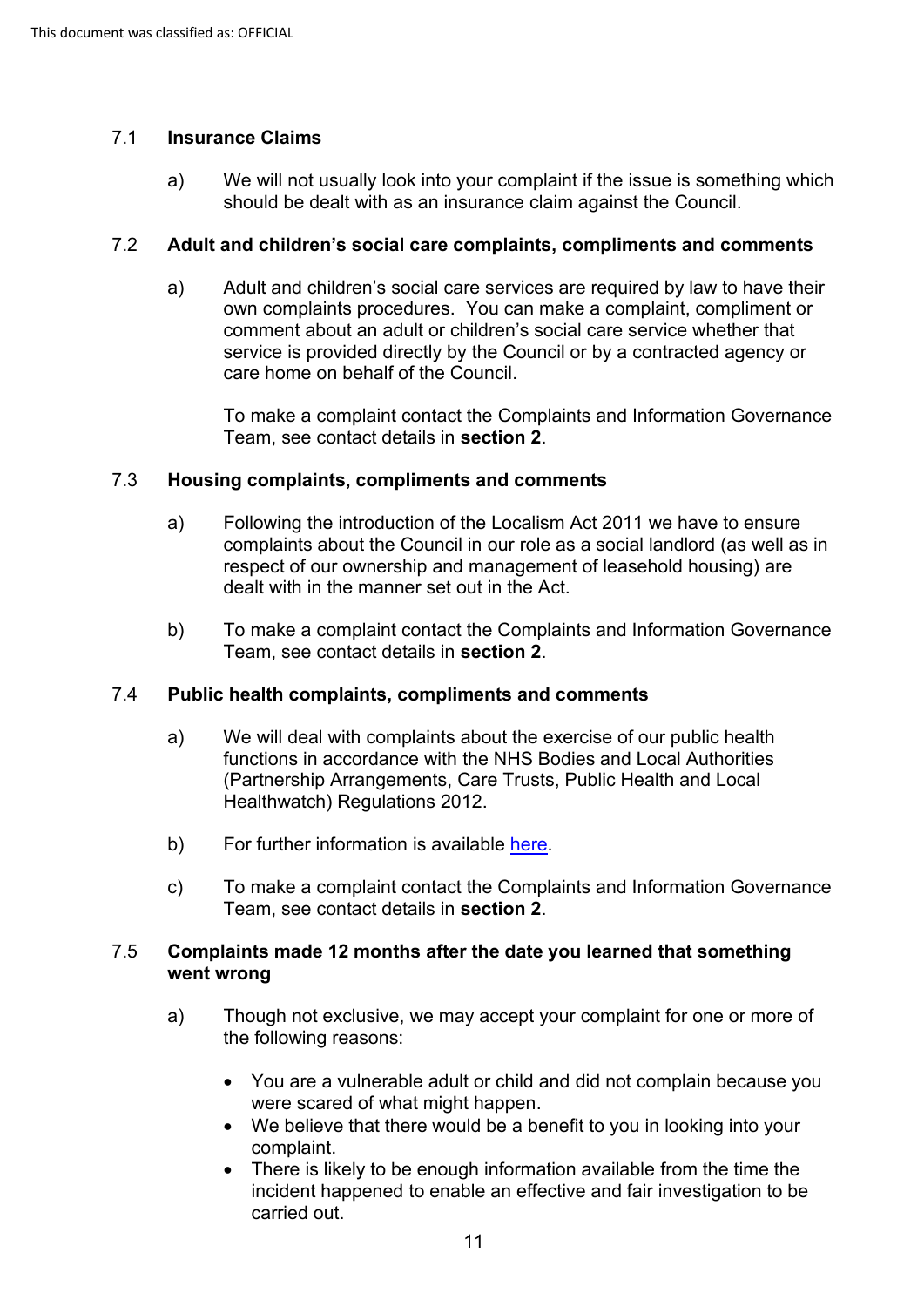- happened to enable an effective and fair investigation to be carried • There are enough people available from the time the incident out.
- Where action needs to be taken in light of human rights based legislation.

#### 7.6 **Complaints relating to freedom of information and environmental information requests**

 requests will be the subject of an internal review undertaken by the outcome of the review you can refer the matter to the Information a) Complaints about freedom of information and environmental information Complaints and Information Manager. If you are unhappy with the Commissioner.

Information Commissioner's Office Wycliffe House Water Lane Wilmslow **Cheshire** SK9 5AF Telephone: 0303 123 1113 Website: [www.ico.org.uk](http://www.ico.org.uk/) 

### 7.7 **Complaints about councillors**

- a) The Localism Act 2011 requires "arrangements" to be put in place under of a Parish Councillor), or of a Committee or Sub-Committee of the which allegations that a member or co-opted member of the Authority (or authority, has failed to comply with that Authority's Code of Conduct can be investigated and decisions made on such allegations.
- b) For more information on the Member's Code of Conduct or to make a complaint on-line visit: [www.darlington.gov.uk/complaints](http://www.darlington.gov.uk/feedback)

### 7.8 **Complaints subject to legal proceedings**

- of those proceedings. We will take each decision based on the specific a) If either you or the Council has or intends to take legal action in relation to the substance of your complaint we may deal with your complaint unless we decide that consideration of your complaint will prejudice the conduct circumstances of the case.
- b) If we have started to look into your complaint we may put it on hold until after the legal proceedings have finished.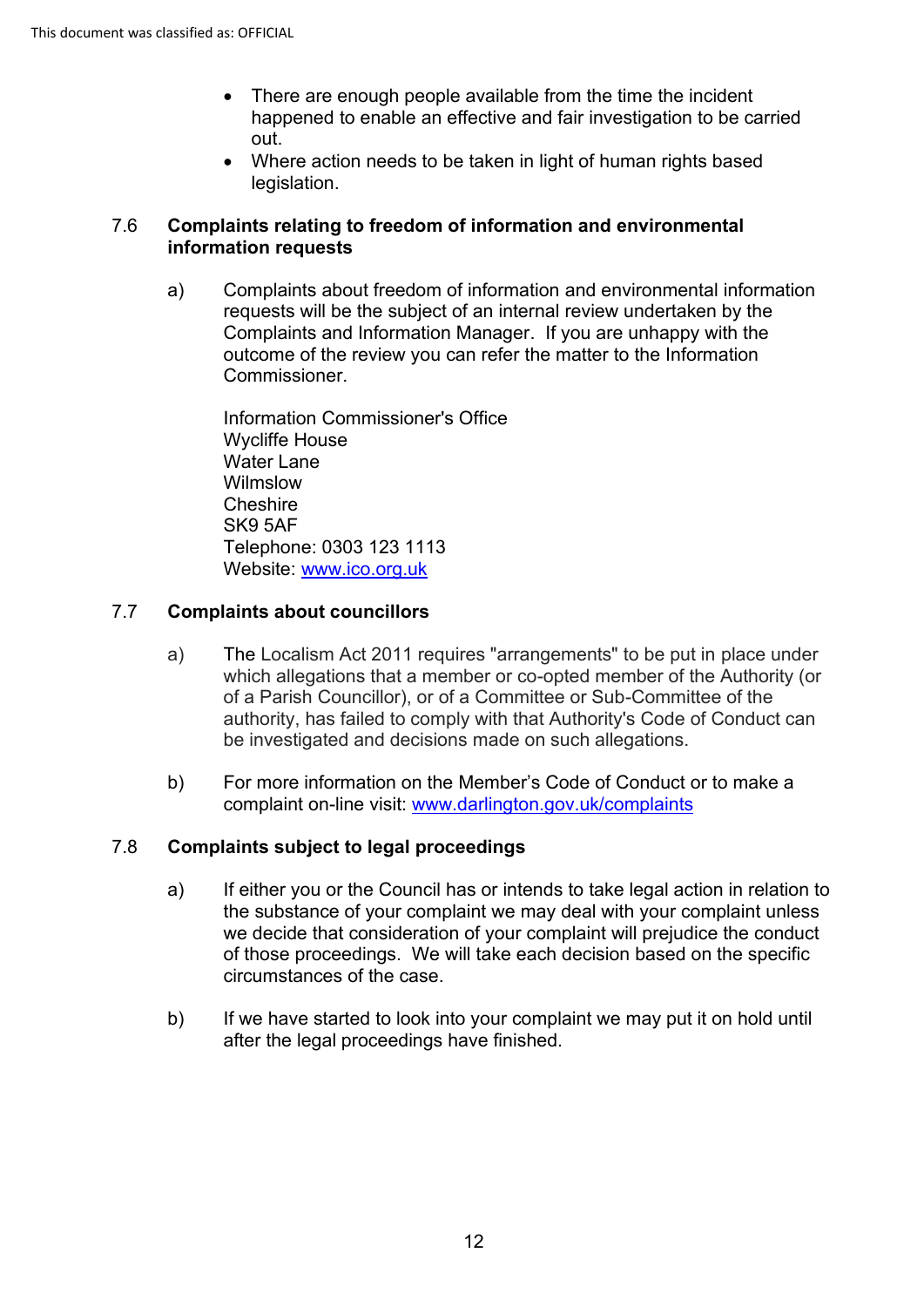## **8 Advocacy and representation**

- Governance Team can help you arrange an advocate. An advocate is someone 8.1 If you need some help to make your complaint the Complaints and Information who can speak on your behalf.
- 8.2 You might prefer a friend or relative to make a complaint on your behalf. If someone is complaining on your behalf you must give your consent. We may contact you to confirm you consent and that you agree with the content of the complaint.
- 8.3 If you are making a complaint on behalf of someone who is deemed not to have person's best interest. If you do not have the relevant LPA we will undertake a are not acting in that person's best interest we will not consider the complaint capacity as defined by the Mental Capacity Act the complaint will only be considered if you have Lasting Power of Attorney (LPA) or are acting in that Capacity Assessment/Best Interest Decision. If we have reason to believe you and inform you of the reason for our decision. In such cases you have the right to refer the complaint to the Local Government and Social Care Ombudsman.

## **9 Involvement of councillors and MPs in the procedure**

- 9.1 If you have any concerns it may be helpful to discuss them with your local councillor. Your councillor can help you decide on the best course of action.
- 9.2 This may involve putting you in touch with the appropriate council officer or making an enquiry on your behalf.
- 9.3 In cases where you need to make a complaint your councillor should refer you to the Complaints and Information Governance Team. They can make a complaint on your behalf and support you through the process. If your councillor does make a complaint on your behalf we will copy them in to all correspondence unless they request otherwise.
- 9.4 Whether or not you seek advice from a councillor you can expect a high quality service.
- 9.5 The same principles will apply where you make your complaint via your Member of Parliament (MP)

## **10 Accessibility and equal opportunities**

- 10.1 We are committed to making sure that everyone has equal access to all our services, including the complaints procedure.
- 10.2 To help make sure our complaints procedure is easily accessible we:
	- use plain language;
	- • accept complaints over the phone or in person, in writing, by e-mail, via our website or by any other reasonable means;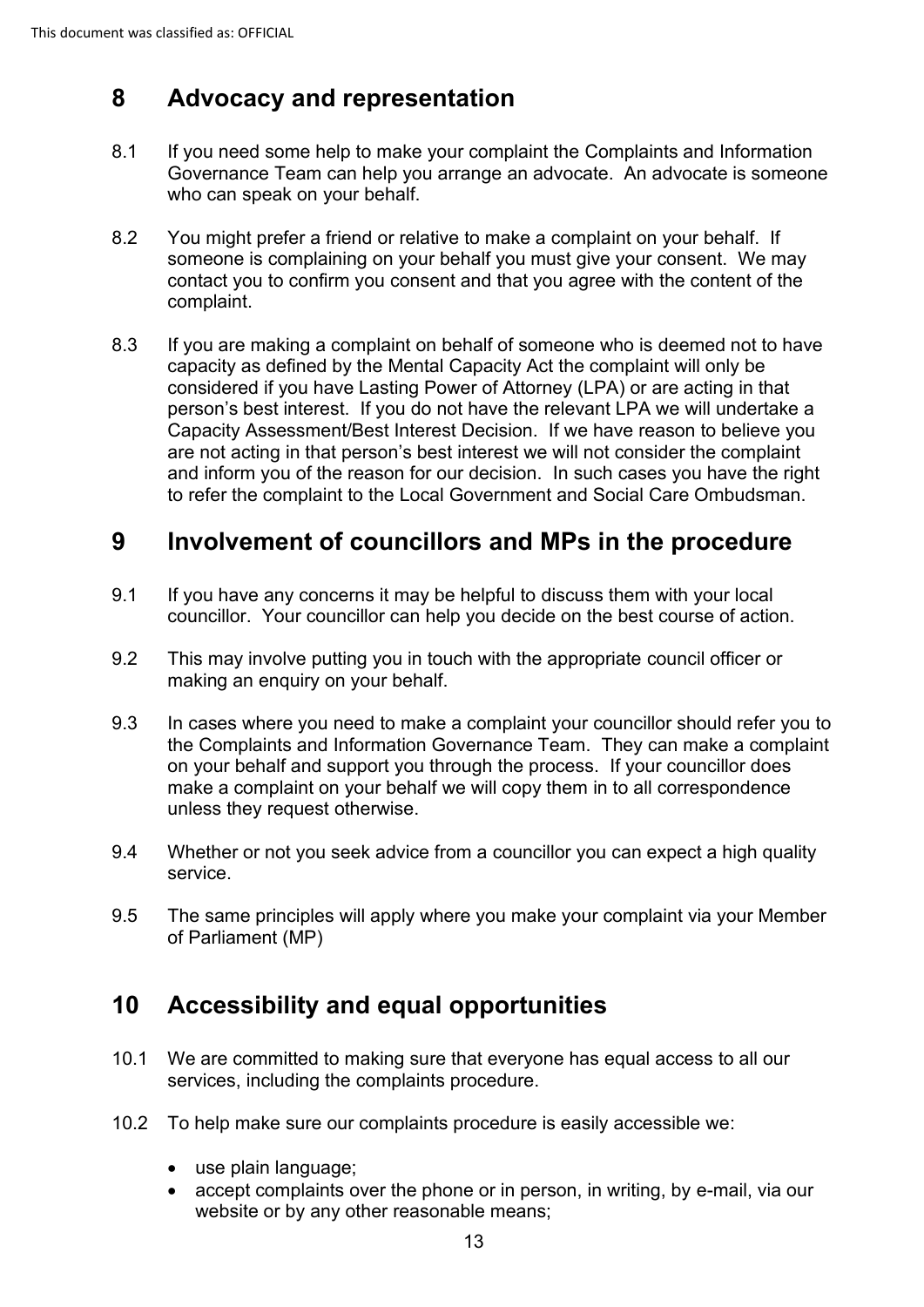- • provide information and responses in Braille, large print, audio, easy read format and other languages where needed; and
- provide translators (including sign language translators) where needed.

## **11 The Procedure**

## 11.1 Stage 1 (Local Resolution)

- a) If your issue is not something we can resolve immediately as part of our day to day business, we will usually deal with it as a stage 1 complaint. Stage 1 is where we try to resolve your complaint locally within the service you are complaining about. We aim to resolve the majority of complaints at stage 1 of the corporate complaints procedure.
- b) At stage 1 we will send you an acknowledgement within **3 working days**  of the date we receive your complaint.
- c) We will appoint a Responding Officer to look into your complaint. This will usually be a senior manager from the service you are complaining about.
- d) The Responding Officer will contact you where appropriate to clarify the issues and your desired outcome in relation to each element of your complaint.
- e) The Responding Officer will contact you with a thorough response within **25 working days** of the date we receive your complaint.
- Complaints and Information Governance Team within **20 working days** of f) If you are unhappy with the outcome at stage 1 you should contact the the date of your stage 1 response to request moving your complaint to stage 2.
- g) If it is not going to be possible to respond to your stage 1 complaint within 25 working days the Responding Officer will contact you and explain the reason why.
- contact the Complaints and Information Governance Team. Where the h) If you have not received a response by the time the stage 1 target date is up and you have not heard from the Responding Officer you should investigation is almost complete we may extend the timescale, alternatively we may escalate your complaint to Stage 2.
- i) We may need to agree to extend the timescale for response where people are unavailable due to sickness absence, annual leave or other commitments or where we are waiting for an advocate or translator to be appointed. This will be the exception and not the rule. The Responding Officer will contact you where it is necessary to extend the timescale for response. If you do not receive a response by the agreed date you should contact the Complaints and Information Governance Team.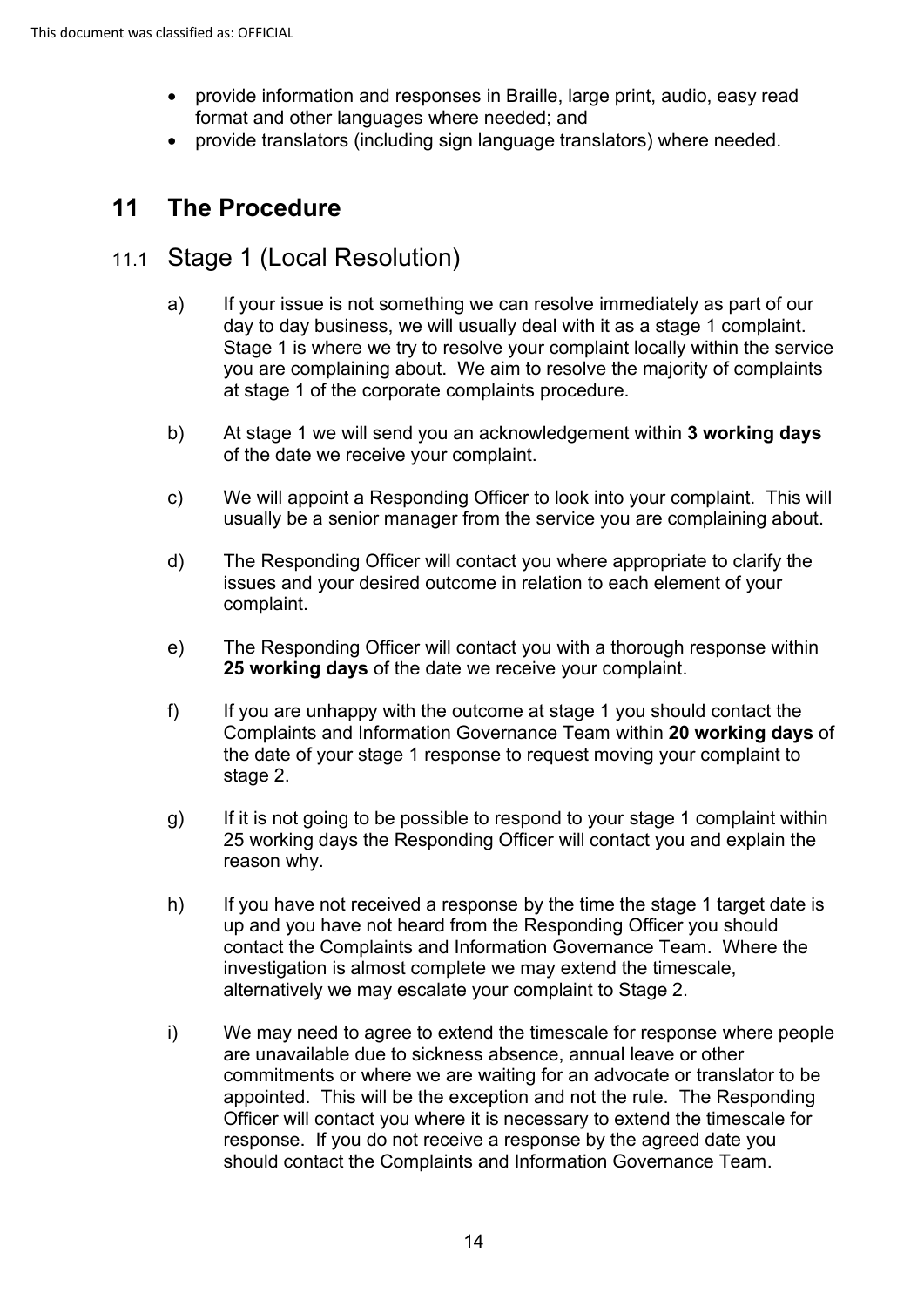j) *If your complaint is about the senior manager of the service concerned we may ask a senior manager from another service to look into your complaint. Where appropriate we will investigate your complaint at stage 2 of the corporate complaints procedure. This will depend on the nature of your complaint.* 

## 11.2 Stage 2 (Formal Investigation)

- received a response we will formally investigate your complaint at stage 2 a) If you are unhappy with the outcome of your stage 1 complaint or have not of the corporate complaints procedure. This is the final stage of the Council's corporate complaints procedure.
- b) At stage 2 we will send you an acknowledgement within **3 working days**  of the date we receive your complaint.
- c) We will appoint an Investigating Officer to look into your complaint. This will usually be the Complaints Investigator or the Complaints Manager.
- d) The Investigating Officer will contact you where appropriate to clarify the issues and your desired outcome in relation to each element of your complaint.
- e) The Investigating Officer will contact you with a thorough response within **30 working days** of the date we receive your complaint.
- f) If you are unhappy with the outcome of the investigation you can refer your complaint to the Local Government and Social Care Ombudsman or the Information Commissioner where appropriate. We will include contact details in our stage 2 response.
- g) If it is not going to be possible to investigate your complaint within 30 working days the Investigating Officer will contact you and explain the reason why.
- response. If you do not receive a response by the agreed date you h) We may need to agree to extend the timescale for response where people are unavailable due to sickness absence, annual leave or other commitments or where we are waiting for an advocate or translator to be appointed. This will be the exception and not the rule. The Investigating Officer will contact you where it is necessary to extend the timescale for should contact the Complaints and Information Governance Team.
- i) *Where your complaint is about the corporate complaints procedure or where there is a potential conflict of interest we will appoint a senior manager from another department to investigate your complaint.*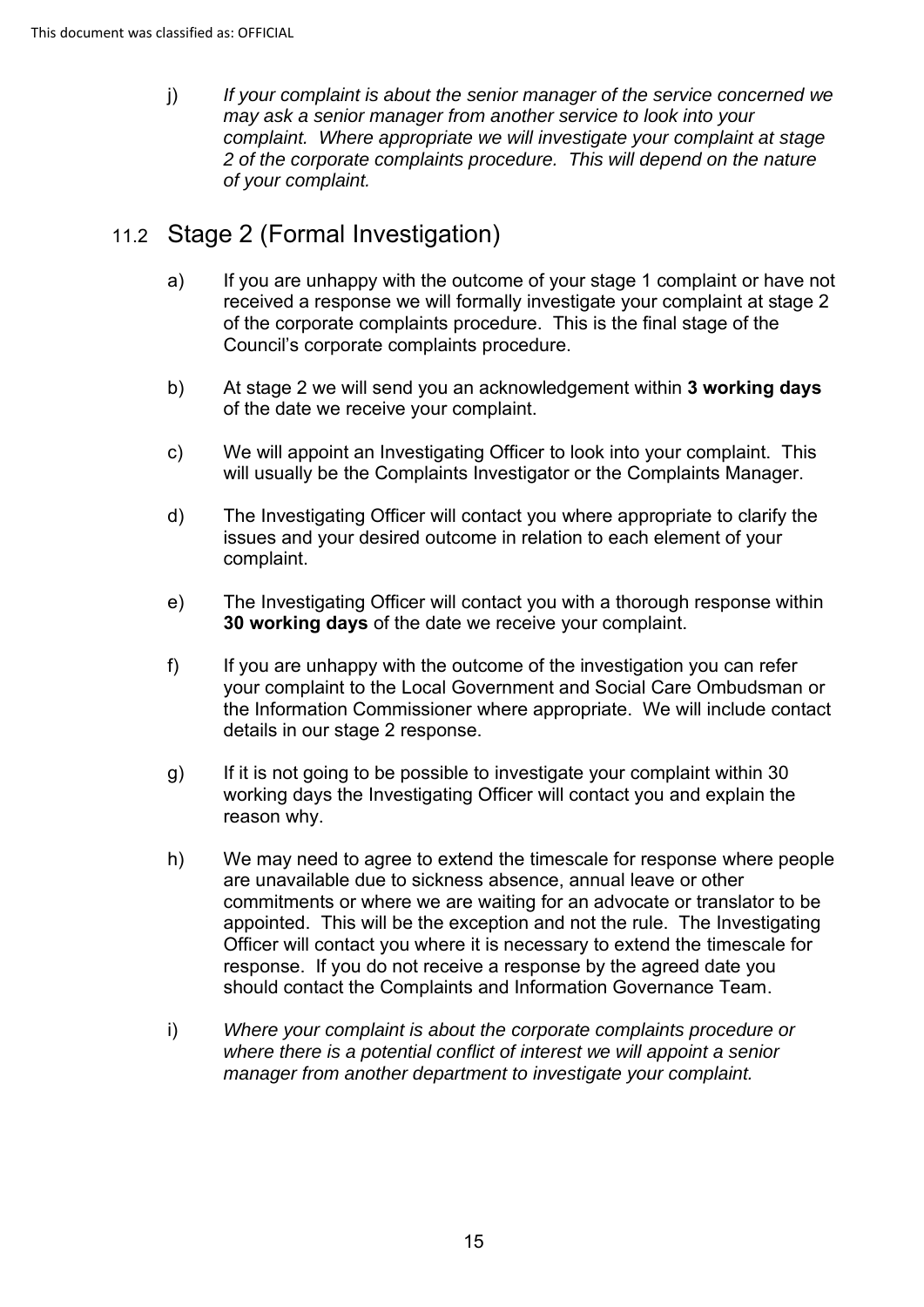## **12 Local Government and Social Care Ombudsman**

- Information Commissioner. We will provide contact details as appropriate in our 12.1 If you are unhappy with the outcome of your stage 2 complaint under the Council's corporate complaints procedure you can refer your complaint to the Local Government and Social Care Ombudsman or in certain cases to the stage 2 response.
- **Ombudsman is unlikely to consider your complaint unless we have**  12.2 You can refer your complaint to the Ombudsman at any time. **However, the investigated it fully under the Council's complaints procedure.**

## **13 Putting things right**

- 13.1 When you make a complaint, where necessary, we will ask you what you would like us to do to put things right. We will take your views into account but it may not always be possible to give you exactly what you want. Where this is the case, we will discuss the matter with you and come to an agreement.
- actions is to put you back in the position you were in before the problem occurred and make amends for any loss you may have suffered as a result. Although we will consider each complaint on its merits we will try to ensure we 13.2 If we uphold your complaint you can expect an apology and for us to put things right quickly. We may also propose a number of other actions. The aim of these offer similar remedies for similar situations.
- 13.3 Remedies may include a review of our practices and procedures to ensure that the same thing does not happen again, or we may take a specific action.

## **14 Recording and reporting**

14.1 The Complaints Manager is responsible for making sure complaints, compliments and comments received by the Council are dealt with in line with the relevant complaints procedure. The Complaints Manager will record all information in relation to complaints, compliments and comments. The Complaints Manager will use this information to identify topics and trends so that we can learn from the things you tell us and improve our services accordingly.

## **15 Unreasonably persistent complainants**

- 15.1 We do not normally limit contact with our offices. However, if you display unreasonably persistent behaviour, for example, you contact our offices so many times that it hinders our handling of your complaint we may take action to limit your contact.
- of our investigation or because you refer your complaint to the Ombudsman.<br>16 15.2 We would not take action simply because you are not satisfied with the outcome